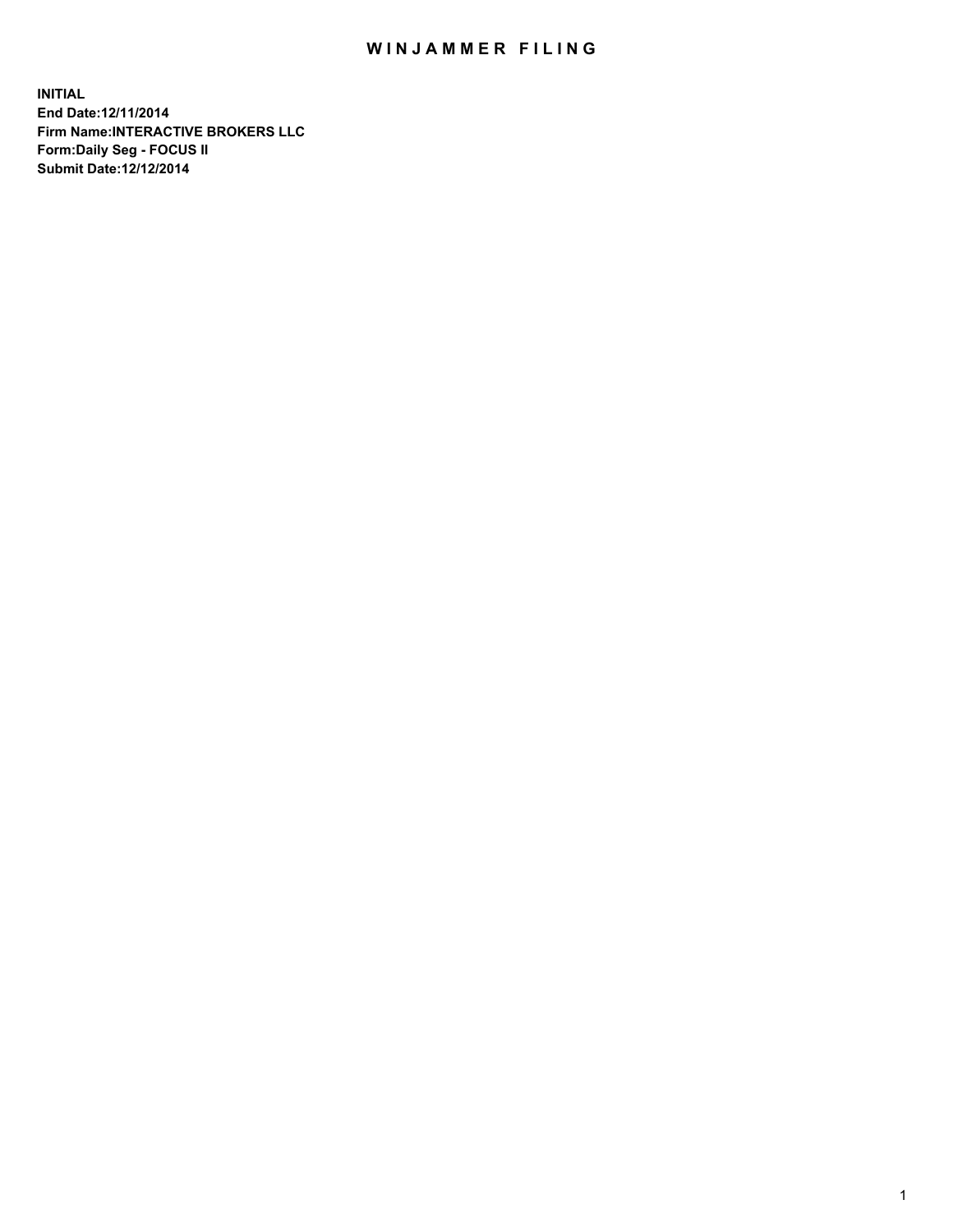## **INITIAL End Date:12/11/2014 Firm Name:INTERACTIVE BROKERS LLC Form:Daily Seg - FOCUS II Submit Date:12/12/2014 Daily Segregation - Cover Page**

| Name of Company<br><b>Contact Name</b><br><b>Contact Phone Number</b><br><b>Contact Email Address</b>                                                                                                                                                                                                                          | <b>INTERACTIVE BROKERS LLC</b><br><b>Michael Ellman</b><br>203-422-8926<br>mellman@interactivebrokers.co<br>$\underline{\mathbf{m}}$ |
|--------------------------------------------------------------------------------------------------------------------------------------------------------------------------------------------------------------------------------------------------------------------------------------------------------------------------------|--------------------------------------------------------------------------------------------------------------------------------------|
| FCM's Customer Segregated Funds Residual Interest Target (choose one):<br>a. Minimum dollar amount: ; or<br>b. Minimum percentage of customer segregated funds required:% ; or<br>c. Dollar amount range between: and; or<br>d. Percentage range of customer segregated funds required between:% and%.                         | <u>0</u><br>0<br><u>155,000,000 245,000,000</u><br>00                                                                                |
| FCM's Customer Secured Amount Funds Residual Interest Target (choose one):<br>a. Minimum dollar amount: ; or<br>b. Minimum percentage of customer secured funds required:% ; or<br>c. Dollar amount range between: and; or<br>d. Percentage range of customer secured funds required between:% and%.                           | <u>0</u><br>0<br>80,000,000 120,000,000<br>0 <sub>0</sub>                                                                            |
| FCM's Cleared Swaps Customer Collateral Residual Interest Target (choose one):<br>a. Minimum dollar amount: ; or<br>b. Minimum percentage of cleared swaps customer collateral required:% ; or<br>c. Dollar amount range between: and; or<br>d. Percentage range of cleared swaps customer collateral required between:% and%. | $\overline{\mathbf{0}}$<br>0<br>0 <sub>0</sub><br>0 <sub>0</sub>                                                                     |
| Current ANC:on<br><b>Broker Dealer Minimum</b><br>Debit/Deficit - CustomersCurrent AmountGross Amount<br>Domestic Debit/Deficit<br>Foreign Debit/Deficit                                                                                                                                                                       | 2,422,944,221 11-DEC-2014<br>274,572,282<br>5,140,101<br>6,936,696 0                                                                 |
| Debit/Deficit - Non CustomersCurrent AmountGross Amount<br>Domestic Debit/Deficit<br>Foreign Debit/Deficit<br>Proprietary Profit/Loss<br>Domestic Profit/Loss<br>Foreign Profit/Loss                                                                                                                                           | 0 <sub>0</sub><br>0 <sub>0</sub><br><u>0</u><br>$\underline{\mathbf{0}}$                                                             |
| Proprietary Open Trade Equity<br>Domestic OTE<br>Foreign OTE<br><b>SPAN</b><br><b>Customer SPAN Calculation</b><br>Non-Customer SPAN Calcualation                                                                                                                                                                              | <u>0</u><br><u>0</u><br>1,122,561,668<br>33,781,021                                                                                  |
| <b>Proprietary Capital Charges</b><br>Minimum Dollar Amount Requirement<br>Other NFA Dollar Amount Requirement                                                                                                                                                                                                                 | <u>0</u><br>20,000,000 [7465]<br>21,759,051 [7475]                                                                                   |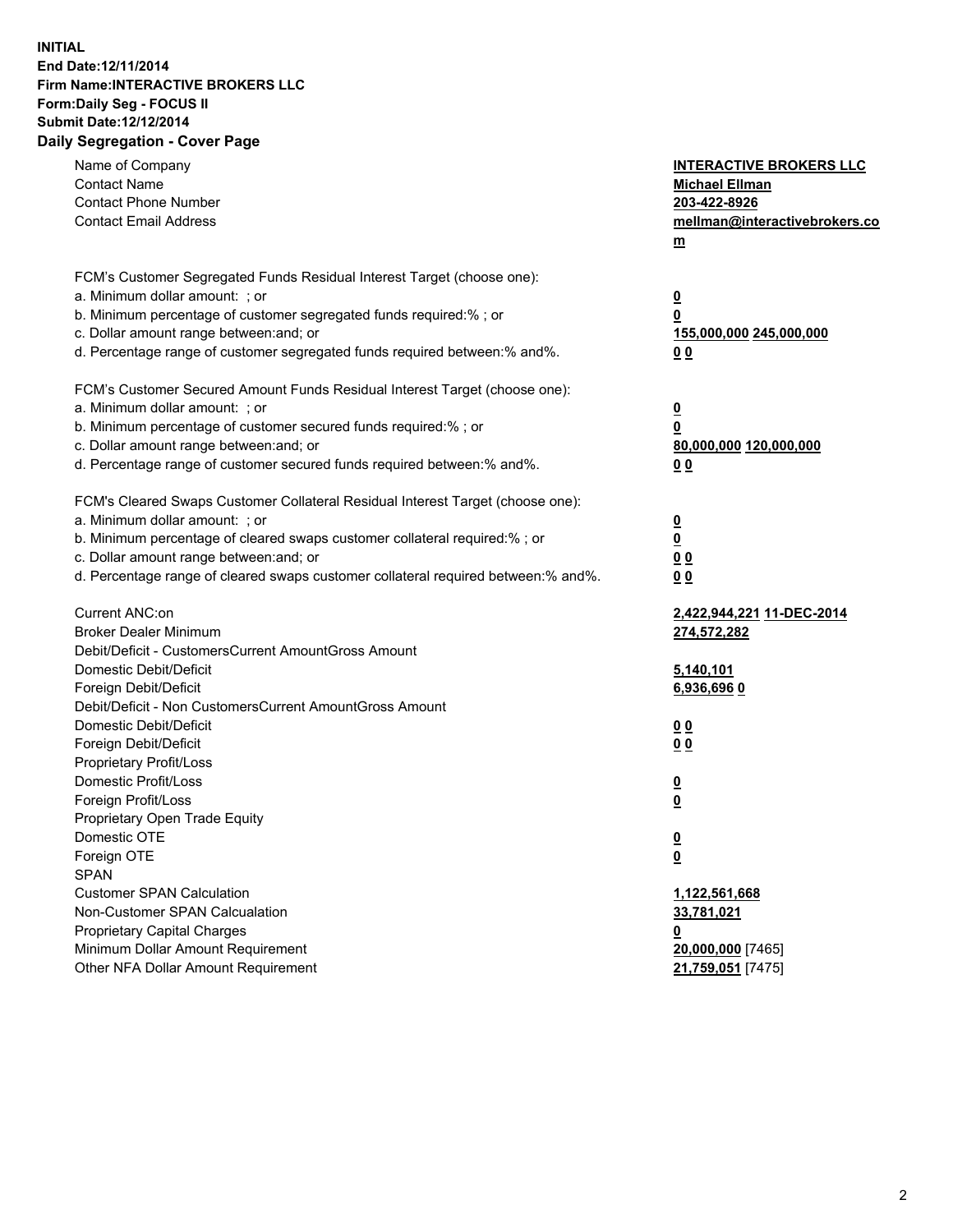## **INITIAL End Date:12/11/2014 Firm Name:INTERACTIVE BROKERS LLC Form:Daily Seg - FOCUS II Submit Date:12/12/2014 Daily Segregation - Secured Amounts**

| Foreign Futures and Foreign Options Secured Amounts                                |                                                                                                                                                                                                                                                                                                                                                                                                                                                                                                                                                                                                                                                                                                                                                                                                                                                                                                                                                                                                                                                                                                                                                                                                                                                                                                                                                                                                                                                                                                                                                                                                                                                                                                                                                                                                                                                                                                                                                |
|------------------------------------------------------------------------------------|------------------------------------------------------------------------------------------------------------------------------------------------------------------------------------------------------------------------------------------------------------------------------------------------------------------------------------------------------------------------------------------------------------------------------------------------------------------------------------------------------------------------------------------------------------------------------------------------------------------------------------------------------------------------------------------------------------------------------------------------------------------------------------------------------------------------------------------------------------------------------------------------------------------------------------------------------------------------------------------------------------------------------------------------------------------------------------------------------------------------------------------------------------------------------------------------------------------------------------------------------------------------------------------------------------------------------------------------------------------------------------------------------------------------------------------------------------------------------------------------------------------------------------------------------------------------------------------------------------------------------------------------------------------------------------------------------------------------------------------------------------------------------------------------------------------------------------------------------------------------------------------------------------------------------------------------|
| Amount required to be set aside pursuant to law, rule or regulation of a foreign   | $0$ [7305]                                                                                                                                                                                                                                                                                                                                                                                                                                                                                                                                                                                                                                                                                                                                                                                                                                                                                                                                                                                                                                                                                                                                                                                                                                                                                                                                                                                                                                                                                                                                                                                                                                                                                                                                                                                                                                                                                                                                     |
|                                                                                    |                                                                                                                                                                                                                                                                                                                                                                                                                                                                                                                                                                                                                                                                                                                                                                                                                                                                                                                                                                                                                                                                                                                                                                                                                                                                                                                                                                                                                                                                                                                                                                                                                                                                                                                                                                                                                                                                                                                                                |
|                                                                                    |                                                                                                                                                                                                                                                                                                                                                                                                                                                                                                                                                                                                                                                                                                                                                                                                                                                                                                                                                                                                                                                                                                                                                                                                                                                                                                                                                                                                                                                                                                                                                                                                                                                                                                                                                                                                                                                                                                                                                |
| A. Cash                                                                            | 384,947,103 [7315]                                                                                                                                                                                                                                                                                                                                                                                                                                                                                                                                                                                                                                                                                                                                                                                                                                                                                                                                                                                                                                                                                                                                                                                                                                                                                                                                                                                                                                                                                                                                                                                                                                                                                                                                                                                                                                                                                                                             |
| B. Securities (at market)                                                          | $0$ [7317]                                                                                                                                                                                                                                                                                                                                                                                                                                                                                                                                                                                                                                                                                                                                                                                                                                                                                                                                                                                                                                                                                                                                                                                                                                                                                                                                                                                                                                                                                                                                                                                                                                                                                                                                                                                                                                                                                                                                     |
|                                                                                    | $-33,269,505$ [7325]                                                                                                                                                                                                                                                                                                                                                                                                                                                                                                                                                                                                                                                                                                                                                                                                                                                                                                                                                                                                                                                                                                                                                                                                                                                                                                                                                                                                                                                                                                                                                                                                                                                                                                                                                                                                                                                                                                                           |
| Exchange traded options                                                            |                                                                                                                                                                                                                                                                                                                                                                                                                                                                                                                                                                                                                                                                                                                                                                                                                                                                                                                                                                                                                                                                                                                                                                                                                                                                                                                                                                                                                                                                                                                                                                                                                                                                                                                                                                                                                                                                                                                                                |
|                                                                                    | 122,887 [7335]                                                                                                                                                                                                                                                                                                                                                                                                                                                                                                                                                                                                                                                                                                                                                                                                                                                                                                                                                                                                                                                                                                                                                                                                                                                                                                                                                                                                                                                                                                                                                                                                                                                                                                                                                                                                                                                                                                                                 |
|                                                                                    | -126,690 [7337]                                                                                                                                                                                                                                                                                                                                                                                                                                                                                                                                                                                                                                                                                                                                                                                                                                                                                                                                                                                                                                                                                                                                                                                                                                                                                                                                                                                                                                                                                                                                                                                                                                                                                                                                                                                                                                                                                                                                |
|                                                                                    | 351,673,795 [7345]                                                                                                                                                                                                                                                                                                                                                                                                                                                                                                                                                                                                                                                                                                                                                                                                                                                                                                                                                                                                                                                                                                                                                                                                                                                                                                                                                                                                                                                                                                                                                                                                                                                                                                                                                                                                                                                                                                                             |
|                                                                                    | 6,936,696 [7351]                                                                                                                                                                                                                                                                                                                                                                                                                                                                                                                                                                                                                                                                                                                                                                                                                                                                                                                                                                                                                                                                                                                                                                                                                                                                                                                                                                                                                                                                                                                                                                                                                                                                                                                                                                                                                                                                                                                               |
|                                                                                    | 0 [7352] 6,936,696 [7354]                                                                                                                                                                                                                                                                                                                                                                                                                                                                                                                                                                                                                                                                                                                                                                                                                                                                                                                                                                                                                                                                                                                                                                                                                                                                                                                                                                                                                                                                                                                                                                                                                                                                                                                                                                                                                                                                                                                      |
|                                                                                    | 358,610,491 [7355]                                                                                                                                                                                                                                                                                                                                                                                                                                                                                                                                                                                                                                                                                                                                                                                                                                                                                                                                                                                                                                                                                                                                                                                                                                                                                                                                                                                                                                                                                                                                                                                                                                                                                                                                                                                                                                                                                                                             |
| Method (add lines 4 and 5)                                                         |                                                                                                                                                                                                                                                                                                                                                                                                                                                                                                                                                                                                                                                                                                                                                                                                                                                                                                                                                                                                                                                                                                                                                                                                                                                                                                                                                                                                                                                                                                                                                                                                                                                                                                                                                                                                                                                                                                                                                |
|                                                                                    | 358,610,491 [7360]                                                                                                                                                                                                                                                                                                                                                                                                                                                                                                                                                                                                                                                                                                                                                                                                                                                                                                                                                                                                                                                                                                                                                                                                                                                                                                                                                                                                                                                                                                                                                                                                                                                                                                                                                                                                                                                                                                                             |
| 6.                                                                                 |                                                                                                                                                                                                                                                                                                                                                                                                                                                                                                                                                                                                                                                                                                                                                                                                                                                                                                                                                                                                                                                                                                                                                                                                                                                                                                                                                                                                                                                                                                                                                                                                                                                                                                                                                                                                                                                                                                                                                |
| FUNDS DEPOSITED IN SEPARATE REGULATION 30.7 ACCOUNTS                               |                                                                                                                                                                                                                                                                                                                                                                                                                                                                                                                                                                                                                                                                                                                                                                                                                                                                                                                                                                                                                                                                                                                                                                                                                                                                                                                                                                                                                                                                                                                                                                                                                                                                                                                                                                                                                                                                                                                                                |
| Cash in banks                                                                      |                                                                                                                                                                                                                                                                                                                                                                                                                                                                                                                                                                                                                                                                                                                                                                                                                                                                                                                                                                                                                                                                                                                                                                                                                                                                                                                                                                                                                                                                                                                                                                                                                                                                                                                                                                                                                                                                                                                                                |
| A. Banks located in the United States                                              | 349,348,391 [7500]                                                                                                                                                                                                                                                                                                                                                                                                                                                                                                                                                                                                                                                                                                                                                                                                                                                                                                                                                                                                                                                                                                                                                                                                                                                                                                                                                                                                                                                                                                                                                                                                                                                                                                                                                                                                                                                                                                                             |
| B. Other banks qualified under Regulation 30.7                                     | 0 [7520] 349,348,391 [7530]                                                                                                                                                                                                                                                                                                                                                                                                                                                                                                                                                                                                                                                                                                                                                                                                                                                                                                                                                                                                                                                                                                                                                                                                                                                                                                                                                                                                                                                                                                                                                                                                                                                                                                                                                                                                                                                                                                                    |
| <b>Securities</b>                                                                  |                                                                                                                                                                                                                                                                                                                                                                                                                                                                                                                                                                                                                                                                                                                                                                                                                                                                                                                                                                                                                                                                                                                                                                                                                                                                                                                                                                                                                                                                                                                                                                                                                                                                                                                                                                                                                                                                                                                                                |
|                                                                                    | $0$ [7540]                                                                                                                                                                                                                                                                                                                                                                                                                                                                                                                                                                                                                                                                                                                                                                                                                                                                                                                                                                                                                                                                                                                                                                                                                                                                                                                                                                                                                                                                                                                                                                                                                                                                                                                                                                                                                                                                                                                                     |
|                                                                                    | 0 [7560] 0 [7570]                                                                                                                                                                                                                                                                                                                                                                                                                                                                                                                                                                                                                                                                                                                                                                                                                                                                                                                                                                                                                                                                                                                                                                                                                                                                                                                                                                                                                                                                                                                                                                                                                                                                                                                                                                                                                                                                                                                              |
|                                                                                    |                                                                                                                                                                                                                                                                                                                                                                                                                                                                                                                                                                                                                                                                                                                                                                                                                                                                                                                                                                                                                                                                                                                                                                                                                                                                                                                                                                                                                                                                                                                                                                                                                                                                                                                                                                                                                                                                                                                                                |
|                                                                                    | $0$ [7580]                                                                                                                                                                                                                                                                                                                                                                                                                                                                                                                                                                                                                                                                                                                                                                                                                                                                                                                                                                                                                                                                                                                                                                                                                                                                                                                                                                                                                                                                                                                                                                                                                                                                                                                                                                                                                                                                                                                                     |
|                                                                                    | $0$ [7590]                                                                                                                                                                                                                                                                                                                                                                                                                                                                                                                                                                                                                                                                                                                                                                                                                                                                                                                                                                                                                                                                                                                                                                                                                                                                                                                                                                                                                                                                                                                                                                                                                                                                                                                                                                                                                                                                                                                                     |
|                                                                                    | $0$ [7600]                                                                                                                                                                                                                                                                                                                                                                                                                                                                                                                                                                                                                                                                                                                                                                                                                                                                                                                                                                                                                                                                                                                                                                                                                                                                                                                                                                                                                                                                                                                                                                                                                                                                                                                                                                                                                                                                                                                                     |
|                                                                                    | $0$ [7610]                                                                                                                                                                                                                                                                                                                                                                                                                                                                                                                                                                                                                                                                                                                                                                                                                                                                                                                                                                                                                                                                                                                                                                                                                                                                                                                                                                                                                                                                                                                                                                                                                                                                                                                                                                                                                                                                                                                                     |
|                                                                                    | 0 [7615] 0 [7620]                                                                                                                                                                                                                                                                                                                                                                                                                                                                                                                                                                                                                                                                                                                                                                                                                                                                                                                                                                                                                                                                                                                                                                                                                                                                                                                                                                                                                                                                                                                                                                                                                                                                                                                                                                                                                                                                                                                              |
|                                                                                    |                                                                                                                                                                                                                                                                                                                                                                                                                                                                                                                                                                                                                                                                                                                                                                                                                                                                                                                                                                                                                                                                                                                                                                                                                                                                                                                                                                                                                                                                                                                                                                                                                                                                                                                                                                                                                                                                                                                                                |
|                                                                                    | $0$ [7640]                                                                                                                                                                                                                                                                                                                                                                                                                                                                                                                                                                                                                                                                                                                                                                                                                                                                                                                                                                                                                                                                                                                                                                                                                                                                                                                                                                                                                                                                                                                                                                                                                                                                                                                                                                                                                                                                                                                                     |
|                                                                                    | $0$ [7650]                                                                                                                                                                                                                                                                                                                                                                                                                                                                                                                                                                                                                                                                                                                                                                                                                                                                                                                                                                                                                                                                                                                                                                                                                                                                                                                                                                                                                                                                                                                                                                                                                                                                                                                                                                                                                                                                                                                                     |
|                                                                                    | $0$ [7660]                                                                                                                                                                                                                                                                                                                                                                                                                                                                                                                                                                                                                                                                                                                                                                                                                                                                                                                                                                                                                                                                                                                                                                                                                                                                                                                                                                                                                                                                                                                                                                                                                                                                                                                                                                                                                                                                                                                                     |
|                                                                                    | $0$ [7670]                                                                                                                                                                                                                                                                                                                                                                                                                                                                                                                                                                                                                                                                                                                                                                                                                                                                                                                                                                                                                                                                                                                                                                                                                                                                                                                                                                                                                                                                                                                                                                                                                                                                                                                                                                                                                                                                                                                                     |
|                                                                                    | 0 [7675] 0 [7680]                                                                                                                                                                                                                                                                                                                                                                                                                                                                                                                                                                                                                                                                                                                                                                                                                                                                                                                                                                                                                                                                                                                                                                                                                                                                                                                                                                                                                                                                                                                                                                                                                                                                                                                                                                                                                                                                                                                              |
|                                                                                    |                                                                                                                                                                                                                                                                                                                                                                                                                                                                                                                                                                                                                                                                                                                                                                                                                                                                                                                                                                                                                                                                                                                                                                                                                                                                                                                                                                                                                                                                                                                                                                                                                                                                                                                                                                                                                                                                                                                                                |
|                                                                                    | 130,392,356 [7700]                                                                                                                                                                                                                                                                                                                                                                                                                                                                                                                                                                                                                                                                                                                                                                                                                                                                                                                                                                                                                                                                                                                                                                                                                                                                                                                                                                                                                                                                                                                                                                                                                                                                                                                                                                                                                                                                                                                             |
|                                                                                    | $0$ [7710]                                                                                                                                                                                                                                                                                                                                                                                                                                                                                                                                                                                                                                                                                                                                                                                                                                                                                                                                                                                                                                                                                                                                                                                                                                                                                                                                                                                                                                                                                                                                                                                                                                                                                                                                                                                                                                                                                                                                     |
|                                                                                    | -20,039,343 [7720]                                                                                                                                                                                                                                                                                                                                                                                                                                                                                                                                                                                                                                                                                                                                                                                                                                                                                                                                                                                                                                                                                                                                                                                                                                                                                                                                                                                                                                                                                                                                                                                                                                                                                                                                                                                                                                                                                                                             |
|                                                                                    | 120,147 [7730]                                                                                                                                                                                                                                                                                                                                                                                                                                                                                                                                                                                                                                                                                                                                                                                                                                                                                                                                                                                                                                                                                                                                                                                                                                                                                                                                                                                                                                                                                                                                                                                                                                                                                                                                                                                                                                                                                                                                 |
|                                                                                    | -126,686 [7735] 110,346,474 [7740]                                                                                                                                                                                                                                                                                                                                                                                                                                                                                                                                                                                                                                                                                                                                                                                                                                                                                                                                                                                                                                                                                                                                                                                                                                                                                                                                                                                                                                                                                                                                                                                                                                                                                                                                                                                                                                                                                                             |
|                                                                                    | 0 [7760]                                                                                                                                                                                                                                                                                                                                                                                                                                                                                                                                                                                                                                                                                                                                                                                                                                                                                                                                                                                                                                                                                                                                                                                                                                                                                                                                                                                                                                                                                                                                                                                                                                                                                                                                                                                                                                                                                                                                       |
|                                                                                    | $0$ [7765]                                                                                                                                                                                                                                                                                                                                                                                                                                                                                                                                                                                                                                                                                                                                                                                                                                                                                                                                                                                                                                                                                                                                                                                                                                                                                                                                                                                                                                                                                                                                                                                                                                                                                                                                                                                                                                                                                                                                     |
|                                                                                    | 459,694,865 [7770]                                                                                                                                                                                                                                                                                                                                                                                                                                                                                                                                                                                                                                                                                                                                                                                                                                                                                                                                                                                                                                                                                                                                                                                                                                                                                                                                                                                                                                                                                                                                                                                                                                                                                                                                                                                                                                                                                                                             |
| Page 1 from Line 8)                                                                | 101,084,374 [7380]                                                                                                                                                                                                                                                                                                                                                                                                                                                                                                                                                                                                                                                                                                                                                                                                                                                                                                                                                                                                                                                                                                                                                                                                                                                                                                                                                                                                                                                                                                                                                                                                                                                                                                                                                                                                                                                                                                                             |
| Management Target Amount for Excess funds in separate section 30.7 accounts        | 80,000,000 [7780]                                                                                                                                                                                                                                                                                                                                                                                                                                                                                                                                                                                                                                                                                                                                                                                                                                                                                                                                                                                                                                                                                                                                                                                                                                                                                                                                                                                                                                                                                                                                                                                                                                                                                                                                                                                                                                                                                                                              |
| Excess (deficiency) funds in separate 30.7 accounts over (under) Management Target | 21,084,374 [7785]                                                                                                                                                                                                                                                                                                                                                                                                                                                                                                                                                                                                                                                                                                                                                                                                                                                                                                                                                                                                                                                                                                                                                                                                                                                                                                                                                                                                                                                                                                                                                                                                                                                                                                                                                                                                                                                                                                                              |
|                                                                                    | Dany Ocgregation - Oceanea Amounts<br>government or a rule of a self-regulatory organization authorized thereunder<br>Net ledger balance - Foreign Futures and Foreign Option Trading - All Customers<br>Net unrealized profit (loss) in open futures contracts traded on a foreign board of trade<br>a. Market value of open option contracts purchased on a foreign board of trade<br>b. Market value of open contracts granted (sold) on a foreign board of trade<br>Net equity (deficit) (add lines 1.2. and 3.)<br>Account liquidating to a deficit and account with a debit balances - gross amount<br>Less: amount offset by customer owned securities<br>Amount required to be set aside as the secured amount - Net Liquidating Equity<br>Greater of amount required to be set aside pursuant to foreign jurisdiction (above) or line<br>A. In safekeeping with banks located in the United States<br>B. In safekeeping with other banks qualified under Regulation 30.7<br>Equities with registered futures commission merchants<br>A. Cash<br><b>B.</b> Securities<br>C. Unrealized gain (loss) on open futures contracts<br>D. Value of long option contracts<br>E. Value of short option contracts<br>Amounts held by clearing organizations of foreign boards of trade<br>A. Cash<br><b>B.</b> Securities<br>C. Amount due to (from) clearing organization - daily variation<br>D. Value of long option contracts<br>E. Value of short option contracts<br>Amounts held by members of foreign boards of trade<br>A. Cash<br><b>B.</b> Securities<br>C. Unrealized gain (loss) on open futures contracts<br>D. Value of long option contracts<br>E. Value of short option contracts<br>Amounts with other depositories designated by a foreign board of trade<br>Segregated funds on hand<br>Total funds in separate section 30.7 accounts<br>Excess (deficiency) Set Aside for Secured Amount (subtract line 7 Secured Statement |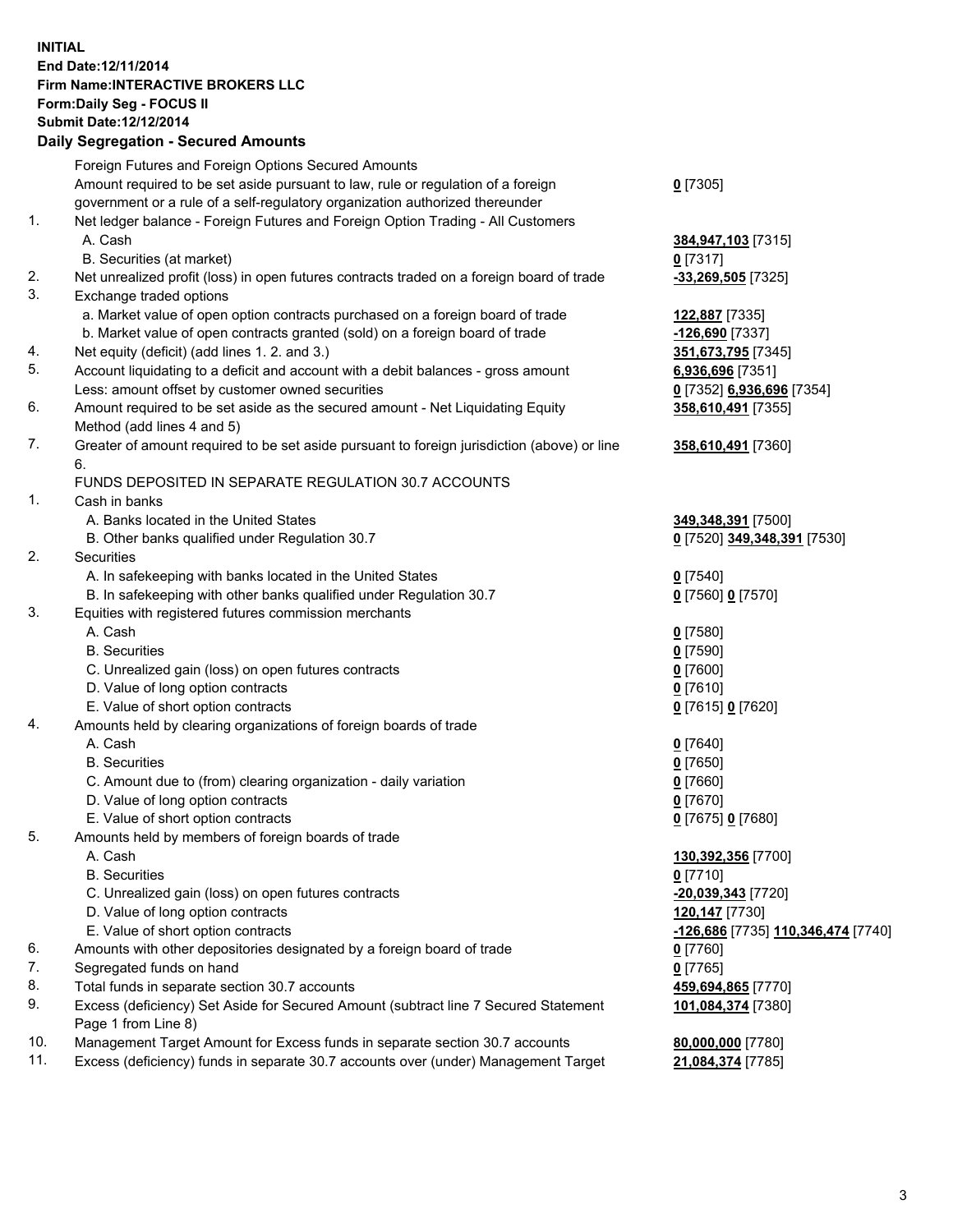**INITIAL End Date:12/11/2014 Firm Name:INTERACTIVE BROKERS LLC Form:Daily Seg - FOCUS II Submit Date:12/12/2014 Daily Segregation - Segregation Statement** SEGREGATION REQUIREMENTS(Section 4d(2) of the CEAct) 1. Net ledger balance A. Cash **2,392,307,729** [7010] B. Securities (at market) **0** [7020] 2. Net unrealized profit (loss) in open futures contracts traded on a contract market **-15,838,733** [7030] 3. Exchange traded options A. Add market value of open option contracts purchased on a contract market **127,566,515** [7032] B. Deduct market value of open option contracts granted (sold) on a contract market **-238,156,013** [7033] 4. Net equity (deficit) (add lines 1, 2 and 3) **2,265,879,498** [7040] 5. Accounts liquidating to a deficit and accounts with debit balances - gross amount **5,140,101** [7045] Less: amount offset by customer securities **0** [7047] **5,140,101** [7050] 6. Amount required to be segregated (add lines 4 and 5) **2,271,019,599** [7060] FUNDS IN SEGREGATED ACCOUNTS 7. Deposited in segregated funds bank accounts A. Cash **336,052,617** [7070] B. Securities representing investments of customers' funds (at market) **1,149,938,611** [7080] C. Securities held for particular customers or option customers in lieu of cash (at market) **0** [7090] 8. Margins on deposit with derivatives clearing organizations of contract markets A. Cash **14,985,241** [7100] B. Securities representing investments of customers' funds (at market) **72,709,271** [7110] C. Securities held for particular customers or option customers in lieu of cash (at market) **0** [7120] 9. Net settlement from (to) derivatives clearing organizations of contract markets **-1,052,225** [7130] 10. Exchange traded options A. Value of open long option contracts **923,991** [7132] B. Value of open short option contracts **-6,518,876** [7133] 11. Net equities with other FCMs A. Net liquidating equity **-67,613,398** [7140] B. Securities representing investments of customers' funds (at market) **1,019,980,215** [7160] C. Securities held for particular customers or option customers in lieu of cash (at market) **0** [7170] 12. Segregated funds on hand **0** [7150] 13. Total amount in segregation (add lines 7 through 12) **2,519,405,447** [7180] 14. Excess (deficiency) funds in segregation (subtract line 6 from line 13) **248,385,848** [7190] 15. Management Target Amount for Excess funds in segregation **155,000,000** [7194]

16. Excess (deficiency) funds in segregation over (under) Management Target Amount Excess

**93,385,848** [7198]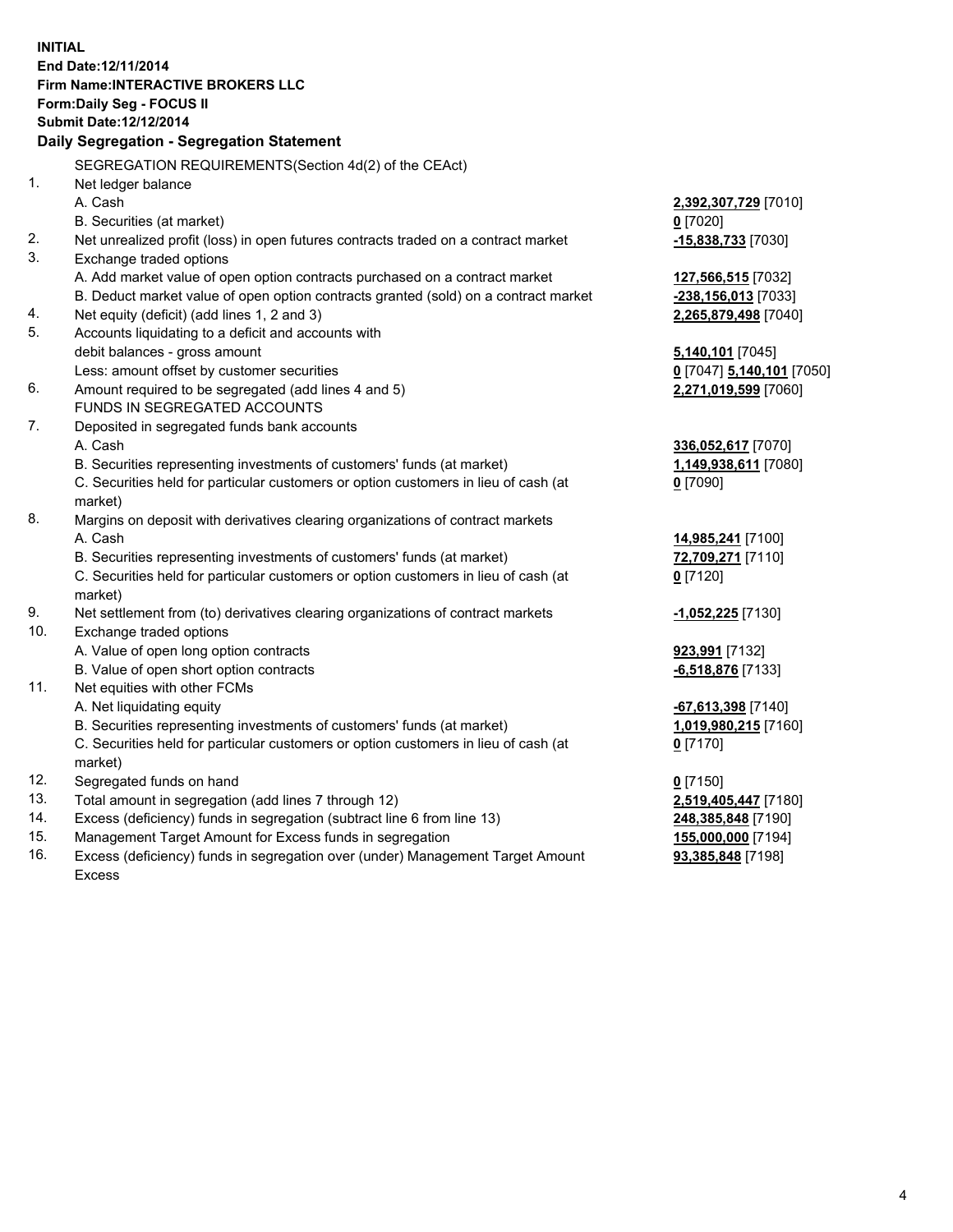## **INITIAL End Date:12/11/2014 Firm Name:INTERACTIVE BROKERS LLC Form:Daily Seg - FOCUS II Submit Date:12/12/2014 Daily Segregation - Supplemental**

| $\blacksquare$ | Total gross margin deficiencies - Segregated Funds Origin                              | 125,933 [9100] |
|----------------|----------------------------------------------------------------------------------------|----------------|
| $\blacksquare$ | Total gross margin deficiencies - Secured Funds Origin                                 | 136,663 [9101] |
| $\blacksquare$ | Total gross margin deficiencies - Cleared Swaps Customer Collateral Funds Origin       | $0$ [9102]     |
| $\blacksquare$ | Total gross margin deficiencies - Noncustomer and Proprietary Accounts Origin          | $0$ [9103]     |
| $\blacksquare$ | Total number of accounts contributing to total gross margin deficiencies - Segregated  | 14 [9104]      |
|                | Funds Origin                                                                           |                |
| $\blacksquare$ | Total number of accounts contributing to total gross margin deficiencies - Secured     | 7 [9105]       |
|                | Funds Origin                                                                           |                |
| Ξ.             | Total number of accounts contributing to the total gross margin deficiencies - Cleared | $0$ [9106]     |
|                | Swaps Customer Collateral Funds Origin                                                 |                |
| -              | Total number of accounts contributing to the total gross margin deficiencies -         | $0$ [9107]     |
|                | Noncustomer and Proprietary Accounts Origin                                            |                |
| -              | Upload a copy of the firm's daily margin report the FCM uses to issue margin calls     |                |
|                | which corresponds with the reporting date.                                             |                |

12.11.2014 Commodity Margin Deficiency Report.xls